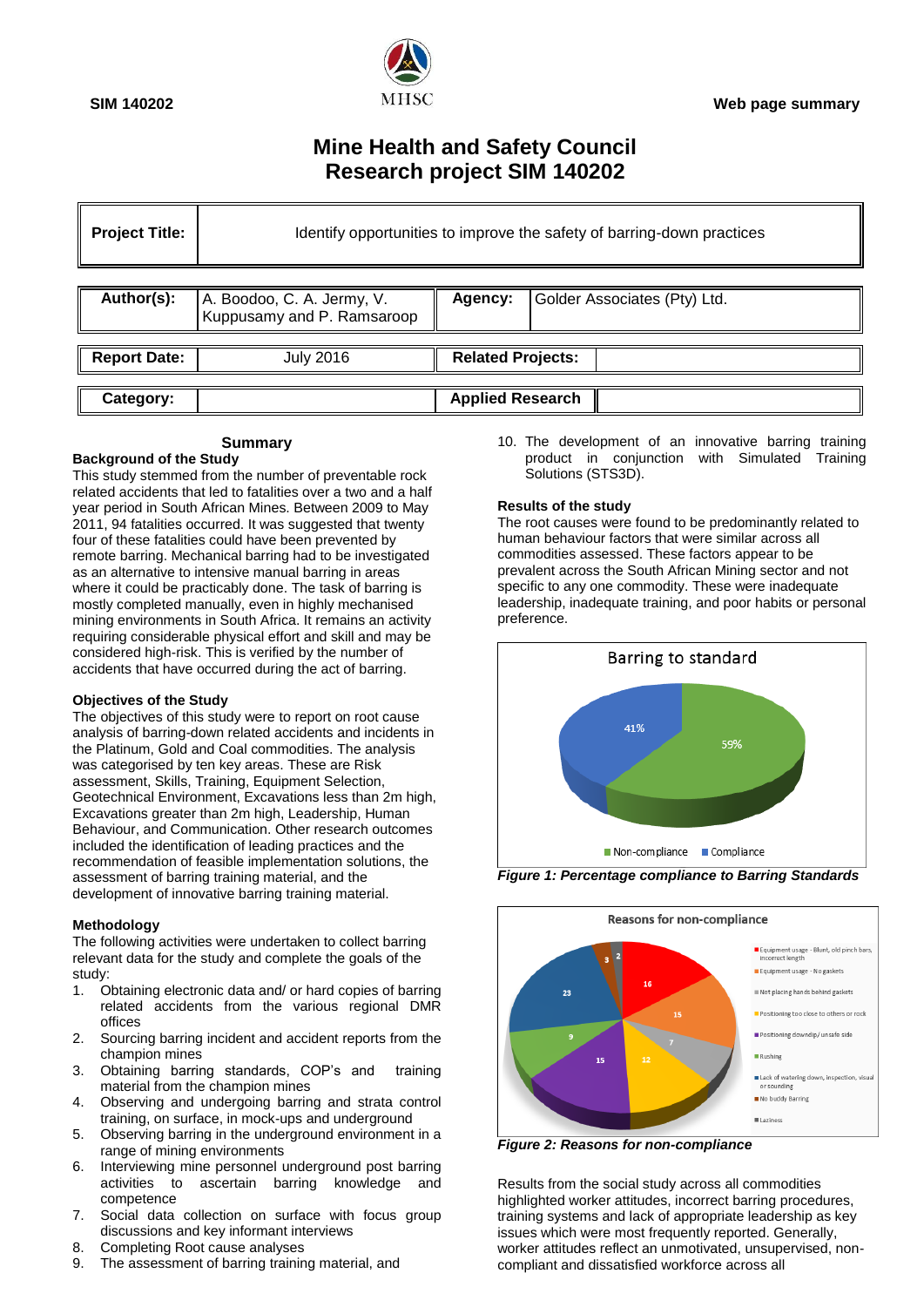

commodities. A lack of appropriate knowledge and experience when undertaking barring activities was clear. The most frequent reported worker attitude is complacency on the job where workers grow accustomed to the environment and job tasks that they are not vigilant when working in potential risk areas. Workers have expressed that they are overworked, stressed and fatigued which leads to lack of concentration and incorrect barring which increase the risk of incidents and injuries.



*Figure 3: Frequency of Barring Competency per Mining House*

The following general comments can be made in respect to barring training practices:

- a) Barring is physical task and therefore requires a significant practical component. However knowing what, when, and why is key to making a workplace safe. The SAQA standard highlights the need for the person barring to be able to identify hazards and know the consequences however only a limited number of the barring training incorporated understanding of the theoretical components. The knowledge of the rules of barring without any knowledge for the reasoning behind the rules is not sufficient for being competent.
- b) Barring rules should be unambiguous to prevent the misinterpretation by mine workers as this could lead to accidents.
- c) More emphasis should be placed on the occupational health and safety hazards of the individual related to barring. E.g. Good posture.
- Behaviour that is unsafe and safe should be included in the theoretical and practical components and reiterated frequently. Essentially incorporate corrective behaviour techniques in barring training.
- e) Transportation of the pinch bar and correct storage isn"t always incorporated in the barring training.
- f) The training methods employed do not satisfy all the critical cross field outcomes mentioned in the standard. Efforts need to be made to include them.

Leading practices for barring were identified during the underground assessment of the study. These include:

- The use of the 5P's to Safe Barring and the Barring Training Product.
- Adoption of the MOSH EE and TARP practices
- The use of Entry Examination LED lights for greater illumination in working places
- The issuing of barring licenses
- Buddy Barring
- Emphasis of the correct ergonomics
- The use of the CSIR/ UP Integrated Thermal Acoustic (ITA) device
- Soft skills training for all employees, and
- Culture change initiatives



*Figure 4: The complete Barring Training Product*

### **Conclusions:**

Training is an expensive undertaking and ineffective barring training practices are even more so hence the need for continual improvement of training practices. The beneficial training initiatives suggested for barring include the use of realistic mock mines on surface, "Training the Trainer" initiatives and the use of visual computer based training.

The reasons for technological advancements that assist with barring not being adopted could not be ascertained, but the practicality and cost of using some of these devices is a highly plausible reason for lack of adoption. It is clear that when additional items need to be carried, it is seen to be a hindrance to easy mobility through the underground environment. Individuals may also initially resist the usage of the new devices as it is often perceived to add to the workload for the employee.

Ultimately, the successful adoption of new technology is dependent on keen and motivated individuals who are willing to drive its usage. One has to continually implement adoption campaigns and reinforce the benefits of usage until individuals see the advantages themselves and no longer need to be driven to comply.



*Figure 5: Preliminary design of the ITA device (Stefan Brink)*

The three areas suggested for improvement from the social study are aspects of leadership, positive ways to change employee behaviour and specific recommendations for the training material to incorporate some of the

recommendations derived from the study. The suggestions are to improve or change:

- **Leadership, by:**
- Implementing situational leadership models. One example of this is by opening communication with employees by having informal one on one talks with employees in the leadership level directly below you.
- Visible felt leadership (VFL) for crews underground by increasing the presence of supervisors to the crews during a shift.
- Identifying specific areas of human behaviour that are problematic for successful barring that require change. Leaders may consider the perception findings of this

# **SIM 140202 Web page summary**